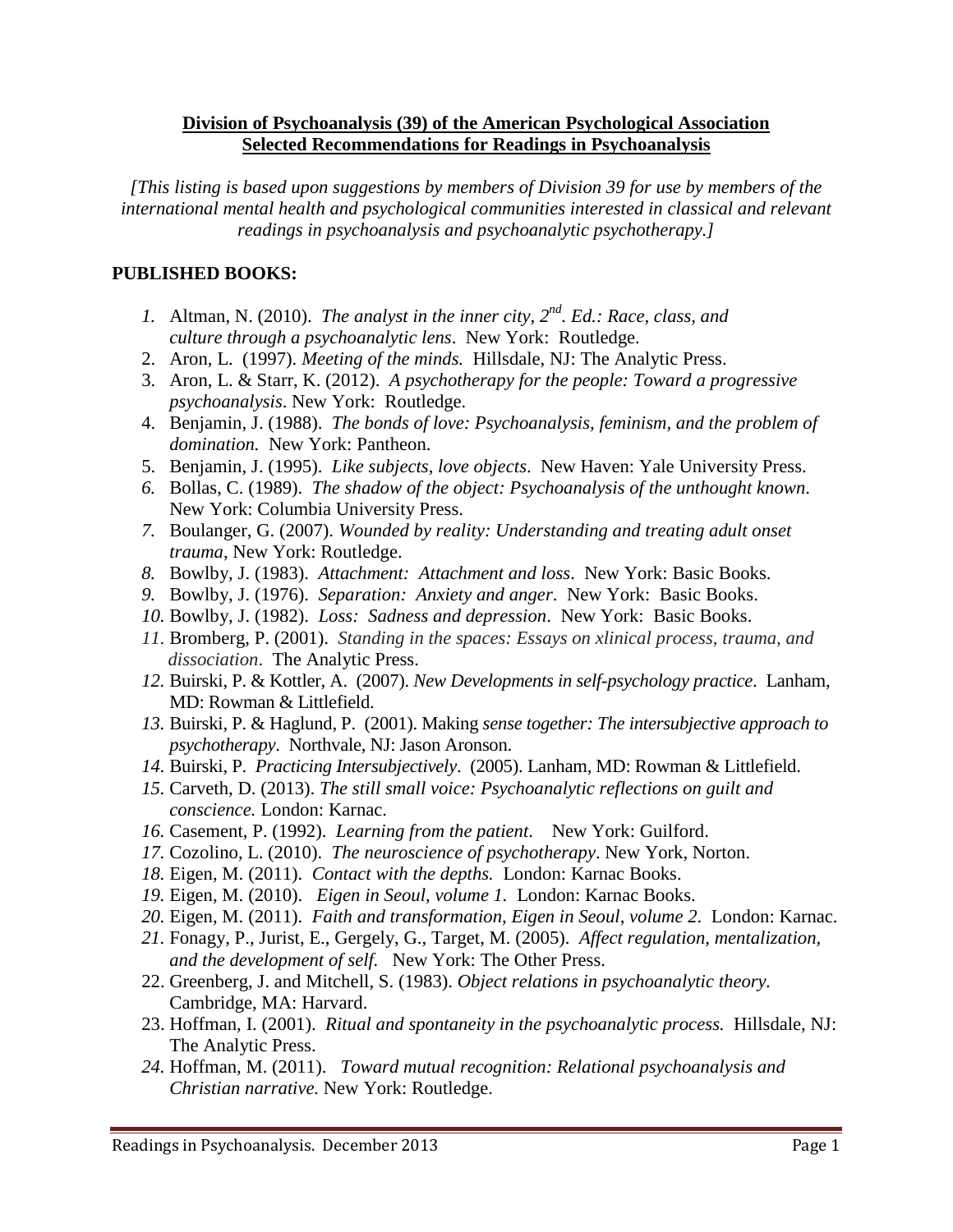- *25.* Kohut, H. (1971). *The analysis of the self*. New York: International Universities Press.
- *26.* Kohut, H. (1977). *The restoration of the self*. New York: International Universities Press.
- *27.* Kohut, H. (1984). *How does analysis cure?* Chicago: The University of Chicago Press.
- *28.* Krystal, H. (1988). *Integration & self-healing: Affect, trauma alexithymia*. New York: Routledge.
- *29.* Kuriloff, E. A. (2013). *Contemporary psychoanalysis and the legacy of the Third Reich: history, memory, tradition.* New York: Routledge.
- *30.* Lasky, R. (1993). *Dynamics of development and the therapeutic process*. N.J.: Aronson.
- 31. Layton, L. (2004). *Who's that girl? Who's that boy? Clinical practice meets postmodern gender theory.* New York: Routledge.
- *32.* Luepnitz, D. A. (2002). *Schopenhauer's porcupines: Intimacy and its dilemmas: Five stories of psychotherapy.* New York: Basic Books.
- *33.* McWilliams, N. (2011).*[Psychoanalytic diagnosis, 2nd](http://www.amazon.com/Psychoanalytic-Diagnosis-Second-Understanding-Personality/dp/1609184947/ref=sr_1_1?s=books&ie=UTF8&qid=1374337701&sr=1-1&keywords=nancy+mcwilliams) Ed.: Understanding personality [structure in the clinical process.](http://www.amazon.com/Psychoanalytic-Diagnosis-Second-Understanding-Personality/dp/1609184947/ref=sr_1_1?s=books&ie=UTF8&qid=1374337701&sr=1-1&keywords=nancy+mcwilliams)* New York: The Guilford Press.
- *34.* McWilliams, N. (2004). *Psychoanalytic psychotherapy: A practitioner's guide.* New York: The Guilford Press.
- *35.* Maroda, K. (2012). *Psychodynamic techniques: Working with emotion in the therapeutic relationship.* New York: Guilford.
- *36.* Malan, D. H. (2001). *Individual psychotherapy and the science of psychodynamics*. New York: Oxford University Press.
- *37.* Messer, S. B., & Abbass, A. A. (2010). Evidence-based psychodynamic therapy with personality disorders. In J. J. Magnavita (Ed.), *Evidence-based treatment of personality dysfunction: Principles, methods and processes* (pp. 79-111). Washington, DC: American Psychological Association Press.
- 38. Messer, S. B., & Wolitzky, D. L. (2007). The traditional psychoanalytic approach to case formulation. In T. D. Eells (Ed.), *Handbook of psychotherapy case formulation, 2nd, Ed.* (pp. 67-104). New York: Guilford Press.
- 39. Messer, S. B., & Wolitzky, D. L. (2010). A psychodynamic perspective on the therapeutic alliance: theory, research and practice. In J.C. Muran & J.P. Barber (Eds.), *The therapeutic alliance: An evidence-based guide to practice (pp. 97-122).* NY: Guilford Press.
- 40. Mitchell, S. (1988) *Relational concepts in psychoanalytic theory.* Cambridge, MA: Harvard
- 41. Mitchell, S. (1995). *Freud and Beyond: A history of modern psychoanalytic thought*. New York: Basic Books.
- 42. Ogden, T. *Matrix of the mind: Object relations and psychoanalytic dialogue.* Northvale, NJ: Aronson.
- *43.* Ogden, T. H. (1994). *Subjects of analysis*. Lanham, MD: Rowman & Littlefield.
- *44.* Orange, D.M. (1995). *Emotional understanding: Studies in psychoanalytic epistemology.* New York: The Guilford Press
- *45.* O'Reilly-Landry, M. (Ed.) (2012) *A psychodynamic understanding of modern medicine: Placing the person at the center of care*. London: Radcliffe Publishing
- *46.* Oelsner, R. (2013). *Transference and countertransference today*. New York: Routledge.
- *47.* Potter, B. (2013). Elements of self-destruction. London: Karnac
- *48.* Rowe, C. & MacIsaac, D. (1989). *Empathic attunement: The "technique" of psychoanalytic self-psychology.* Hillsdale, NJ: Jason Aronson Press.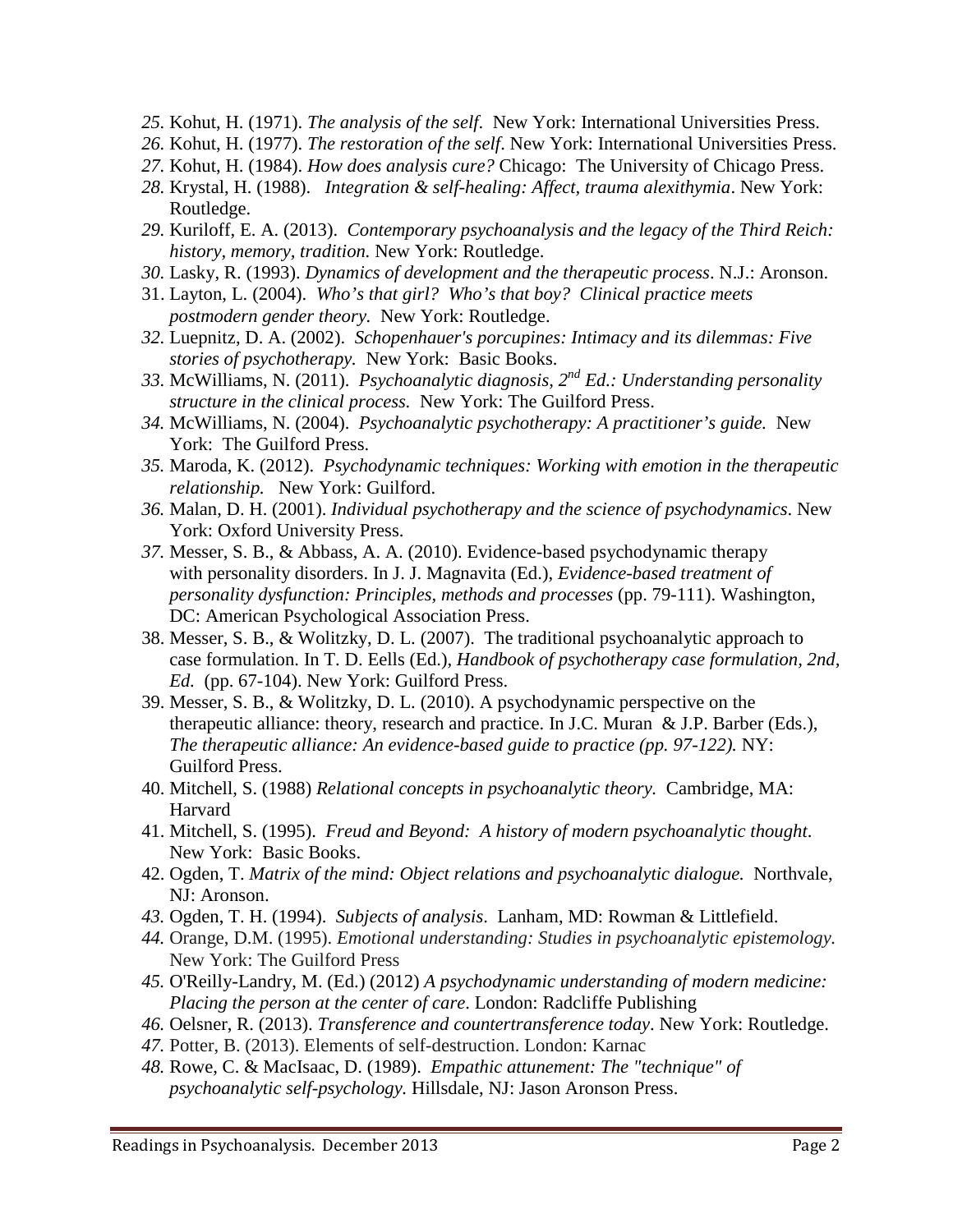- *49.* Safran, J. (2012). *Psychoanalysis and psychoanalytic therapies*. Washington, D.C.: The American Psychological Association.
- *50.* Shoshani, M. (2009). *Dare to be human: A contemporary psychoanalytic journey*. New York: Routledge.
- 51. Stolorow, B. (1987). *Psychoanalytic treatment: An intersubjective approach.* Hillsdale, NJ: The Analytic Press.
- *52.* Stolorow, R. D. (2011). *World, affectivity, trauma: Heidegger and post-Cartesian psychoanalysis*. New York: Routledge.
- *53.* Stolorow, R. D. (2007). *Trauma and human existence: Autobiographical, psychoanalytic, and philosophical reflections*. New York: Routledge.
- *54.* Stolorow, R.D., Atwood, G.E., & Orange, D.M. (2002).*Worlds of experience: Interweaving philosophical and clinical dimensions in psychoanalysis*. New York: Basic Books.
- 55. Summers, F. (1994). *Object relations and psychopathology: A comprehensive text.*  Hillsdale, NJ: The Analytic Press.
- 56. Summers, F. (2013). *The psychoanalytic vision: the experiencing subject, transcendence, and the therapeutic process.* London*:* Routledge
- 57. Wallen, D. (2007). *Attachment in psychotherapy*. New York: Guilford.
- *58.* Willock, B. (2007). *Comparative-integrative psychoanalysis*. Hillsdale, NJ: The Analytic Press.
- *59.* Willock, B., Bohm, L. & Curtis, R. (2007). *On deaths and endings: Psychoanalysts' reflections on finality, Transformations and new beginnings*. London: Routledge.
- *60.* Willock, B., Bohm, L.C., & Curtis, R.C. (eds.). (2012). *Loneliness and longing: conscious and unconscious aspects.* London: Routledge. (Translated into Chinese by Francy Fang Wang. Beijing: China Logistics Publishing House).
- *61.* Winnicott. D. W. (1975). *Through Pediatrics to Psychoanalysis*. New York: Basic Books.
- *62.* Winnicott. D. W. (1996). *Maturational Processes and the Facilitating Environment: Studies in the Theory of Emotional Development*. New York: Karnac Books.
- *63.* Yalom, I. (2009). *The gift of therapy: An open letter to a new generation of therapists and their patients.* New York: Harper Collins.

## **JOURNALS:**

- 1. Altman, Neil (2000). "Black and White Thinking: A Psychoanalyst Reconsiders Race," *Psychoanalytic Dialogues*, *10*: 589-605.
- 2. *Couple and Family Psychoanalysis* a journal published by Karnac information available at: <http://www.karnacbooks.com/JournalDetail.asp?ID=8>
- 3. Benjamin, J. (2004) Beyond Doer and Done To: an intersubjectiv view of thirdness. *Psychoanalytic Quarterly.* 73:5-46.
- 4. Brown, L.J. (2012) Bion's discovery of alpha function: Thinking under fire on the battlefield and in the consulting room. *The International Journal of Psychoanalysis*, [Volume](http://onlinelibrary.wiley.com/doi/10.1111/ijp.2012.93.issue-5/issuetoc) 93, Issue 5, pages 1191–1214
- 5. Chazan. S. (2012): The children's developmental play instrument (CDPI): A validity study, *International Journal of Play*. DOI:10.1080/21594937.2012.692204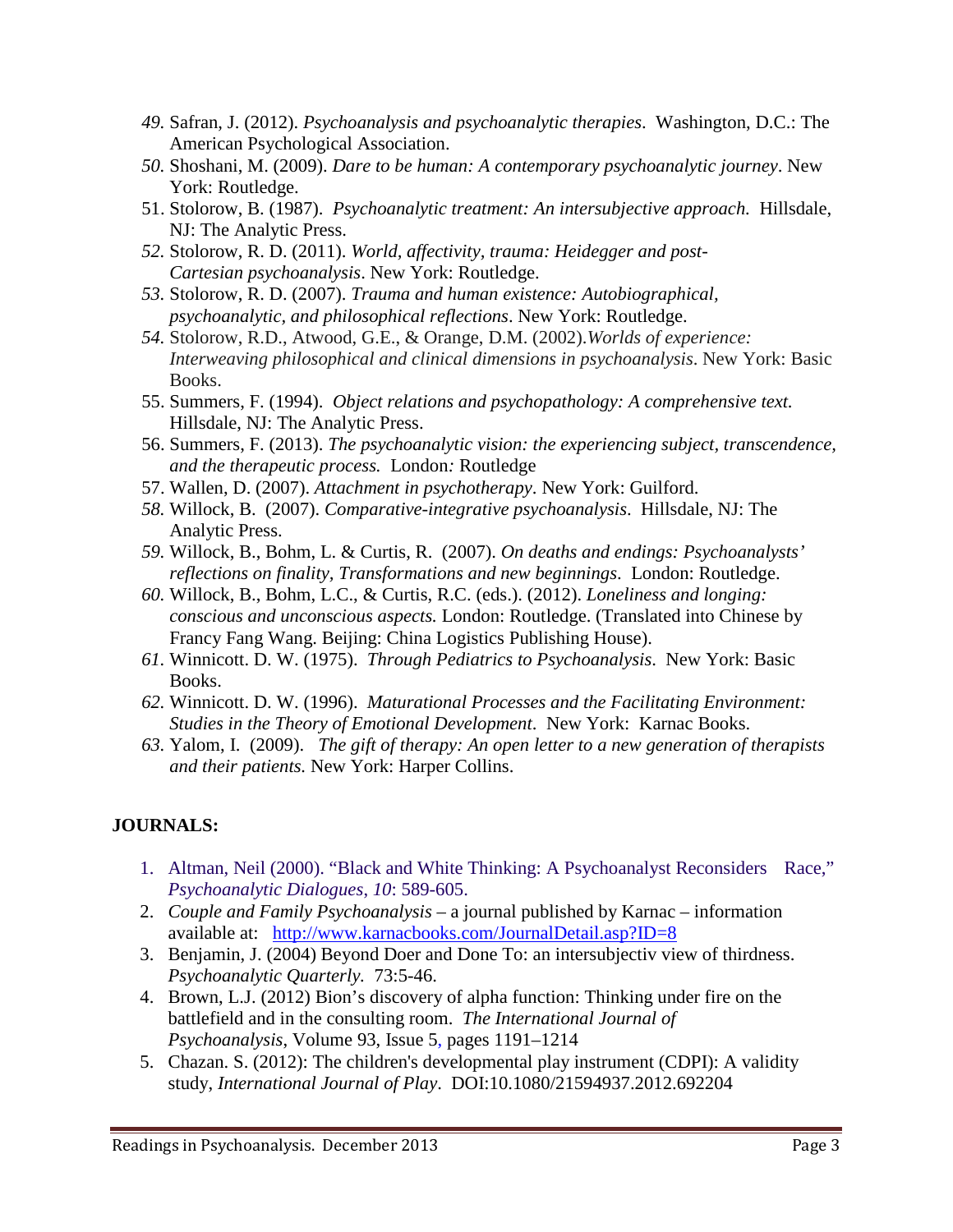- 6. Crown, N. (2008). Slips of the tongue, sleights of the hand: Observations on psychotherapy in sign language. *Psychoanalytic Psychology*, 25(2), 362.
- 7. Davies, J. M. (1994). Love in the afternoon: A relational reconsideration of desire and dread in the countertransference. *Psa. Dialogues*, 4: 153-170.
- 8. Davies, J. M. (1998). Between the disclosure and foreclosure of erotic transferencecountertransference: Can psychoanalysis find a place for adult sexuality? *Psychoanalytic Dialogues,* 8:747-766.
- 9. Dimen, Muriel. (1994). Money, love and hate: Contradiction and paradox in psychoanalysis, *Psychoanalytic Dialogues* 4(1):69-100.
- 10. Dimen, Muriel. 2011 "*Lapsus linguae*, Or a slip of the tongue? A sexual violation in an analytic treatment and its personal and theoretical aftermath." *Contemporary Psychoanalysis* 47: 36-79.
- 11. Eichler, R.J. (2011). The university as a (potentially) facilitating environment. *Contemporary Psychoanalysis*, 47:289-316.
- 12. Eng, David & Shinhee Han, (2000). "A Dialogue on Racial Melancholia," *Psychoanalytic Dialogues*, *10*: 667-700.
- 13. Fast, I. (1999). Aspects of core gender identity. *Psychoanal. Dial*., 9:633-661.
- 14. Ferro, A. (1993). The impasse within a theory of the analytic field: Possible vertices of observation. *International Journal of Psycho-Analysis*, *74*:917-929
- 15. Fishkin, R., Fishkin, L., Leli, U., Katz, B., & Snyder, E. (2011).Psychodynamic treatment, training, and supervision using internet-based technologies. Journal of the *American Academy of Psychoanalysis and Dynamic Psychiatry*, 39, 155-168.
- 16. Fosshage, J. (1994). Toward reconceptualizing transference: theoretical and clinical considerations. *International Journal of Psycho-Analysis*, 75, 2: 265-280.
- 17. Fosshage, J. (2003) Contextualizing self-psychology and relational psychoanalysis: Bidirectional influence and proposed syntheses. *Contemporary Psychoanalysis,* Vol.39, No. 3, 411-448.
- 18. Fosshage, J. (2011). The use and impact of the analyst's subjectivity with empathic and other listening/experiencing perspectives. *Psychoanalytic Quarterly*, Vol. LXXX, 1, 139-160
- 19. Fosshage, J. (2011). How do we "know" what we "know?" And change what we "know?" *Psychoanalytic Dialogues*, 21, 1: 1-20.
- 20. Gammelgard, J. (2011). Love, drive and desire in the works of Freud, Lacan and Proust. *International Journal of Psychoanalysis*, 92,4, 963-83.
- 21. Gentile, J. (2001). Close but no cigar: The perversion of agency and the absence of thirdness. *Contemporary Psychoanalysis*, *37*: 623-654.
- 22. Gentile, J. (2010). Weeds on the ruins: Agency, compromise formation, and the quest for intersubjective truth. *Psychoanalytic Dialogues*, *20*:88-109.
- 23. Hoffman, I. (1983). The Patient as Interpreter of the Analyst's Experience. *Contemp. Psychoanal.*, 19:389-422.
- 24. Hoffman, I. (1991). Discussion: Toward a social-constructivist view of the psychoanalytic situation. *Psychoanal. Dial*, 1:74-105.
- 25. Khouri, L. Z. (2012). *The immigrant's neverland: Commuting from Amman to Brooklyn*. *Contemporary Psychoanalysis*, 48: 213-237.
- 26. Knight, Z. G. (20130). "Black Client, White Therapist: Working with race in psychoanalytic psychotherapy in South Africa," *International J. Psa*, 94:17-31.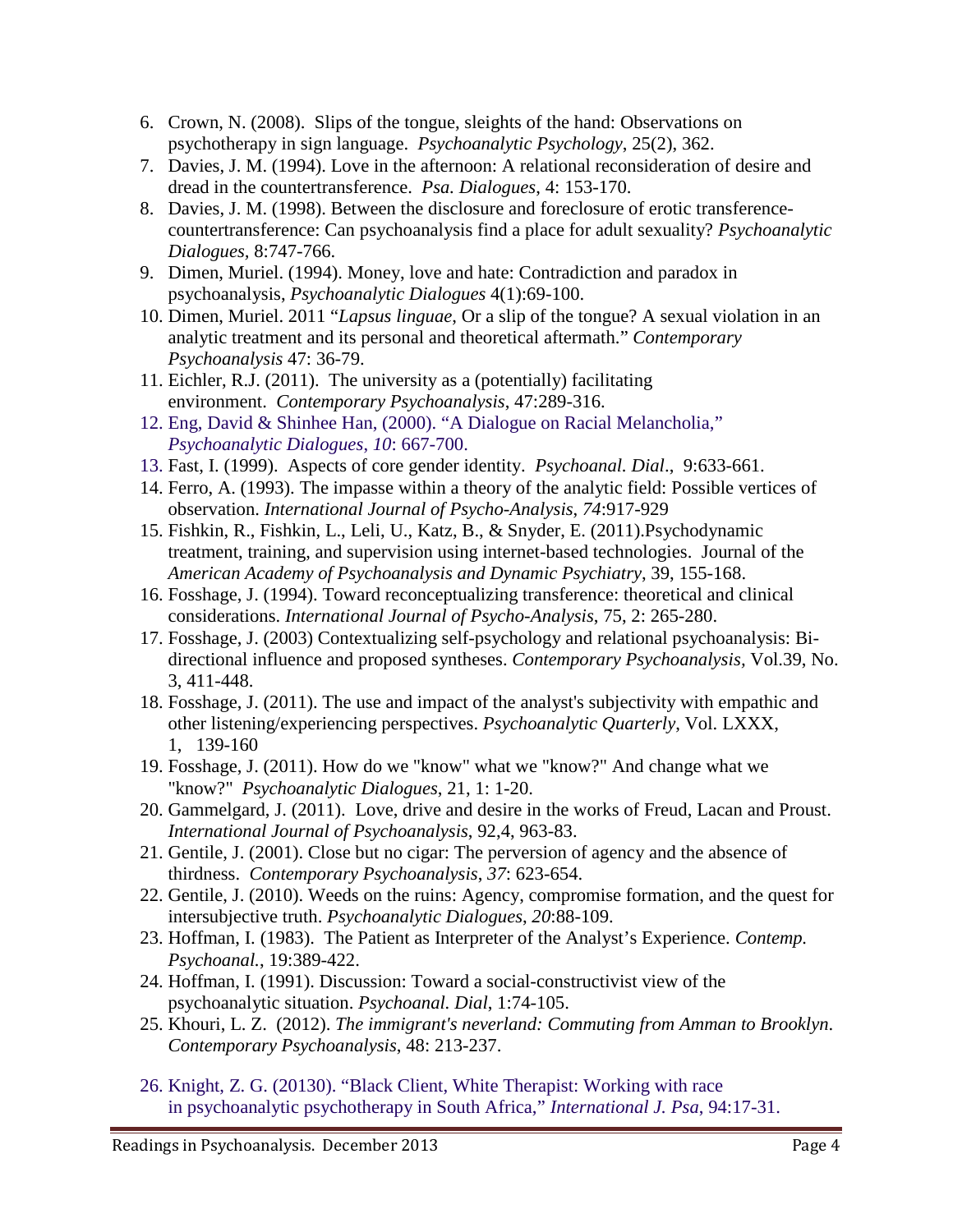- 27. Kohut, H. (1959) Introspection, Empathy and Psychoanalysis. *Journal of the American Psychoanalytic Association*, 7:459-483.
- 28. Kovel, J. (2000). Reflections on White Racism, *Psychoanalytic Dialogues*, *10*: 579-587.
- 29. Kraemer, S.B. (1996). "Betwixt the dark and the daylight" of maternal subjectivity: Meditations on the threshold. *Psychoanal. Dial.*, 6:765-791.
- 30. Leary, K. (1997). "Race in Psychoanalytic Space," *Gender & Psa*, 2:157-172.
- 31. Leary, K. (1997). "Race,Self-Disclosure and'Forbidden Talk': Race and Ethnicity in Contemporary Clinical Practice," *Psychoanalytic Quarterly*, 66:163-189.
- 32. Leary, K. (2000). "Racial Enactments in Dynamic Treatment," *Psa Dial*, *10*: 639-653.
- 33. Levine, H.B. (2012) The colourless canvas: Representation, therapeutic action and the creation of mind. *The International Journal of Psychoanalysis*, [V93,](http://onlinelibrary.wiley.com/doi/10.1111/ijp.2012.93.issue-3/issuetoc) (3), 607–629.
- 34. McLaughlin, J. (1991). Clinical and theoretical aspects of enactment. *J. Amer. Psychoanal. Assn.*, 3:595-614.
- 35. Medina, M. (2011). Physical and psychic imprisonment and the curative function of selfcutting. *Psychoanalytic Psychology*, *28*:2-12.
- 36. Nguyen, L. (2012). Psychoanalytic activism: Finding the human, staying human. *Psychoanalytic Psychology*, 29(3), 308-317.
- 37. Shawver, L. (1998). Lacan's theory of self and the story of the last cookie. *The American Journal of Psychoanalysis*, 58(3).
- 38. Shedler, J. (2010). The efficacy of psychodynamic psychotherapy. *American Psychologist* 65, (2): 98–109.
- 39. Slavin, M.O. and Kriegman, D. (1998). Why the Analyst Needs to Change: Towards a theory of conflict, negotiation and mutual influence in the therapeutic process. *Psychoanal. Dialogues*, 8:247-284.
- 40. Slavin, J. (1994). On making rules: Towards a reformulation of the dynamics of transference in

psychoanalytic treatment. *Psychoanalytic Dialogues*, 4, 253-274.

- 41. Slavin, J. and Pollock, L. (1997). The poisoning of desire: The destruction of agency and the recovery of psychic integrity in sexual abuse. *Contemporary Psychoanalysis*, 33, 573- 593.
- *42.* Slavin, J. (1998). Influence and vulnerability in psychoanalytic supervision and treatment. *Psychoanalytic Psychology*, *15*:230-244.
- *43.* Slavin, M. and Kriegman, D. (1998). Why the analyst needs to change: Toward a theory of conflict, negotiation, and mutual influence in the therapeutic process. *Psychoanalytic Dialogues, 8*:247-284.
- 44. Slavin, J. (2002). The innocence of sexuality. *Psychoanalytic Quarterly*, 72:51-80.
- 45. Slavin, J. (2007). The imprisonment and liberation of love: The dangers and possibilities of love in the psychoanalytic relationship. *Psychoanalytic Inquiry*, *27*:197-218.
- 46. Slavin, J. (2010). Becoming an individual: Technically subversive thoughts on the role of the analyst's influence. *Psychoanalytic Dialogues*, 20:308-324..
- 47. Slavin, J. (2013). Moments of truth and perverse scenarios in psychoanalysis: Revisiting Davies' 'Love in the Afternoon.' *Psychoanalytic Dialogues*, *23:*139-149.
- 48. Straker, G. (2004). "Race for Cover: Castrated Whiteness, Perverse Consequences" *Psychoanalytic Dialogues*, *14*: 405-422.